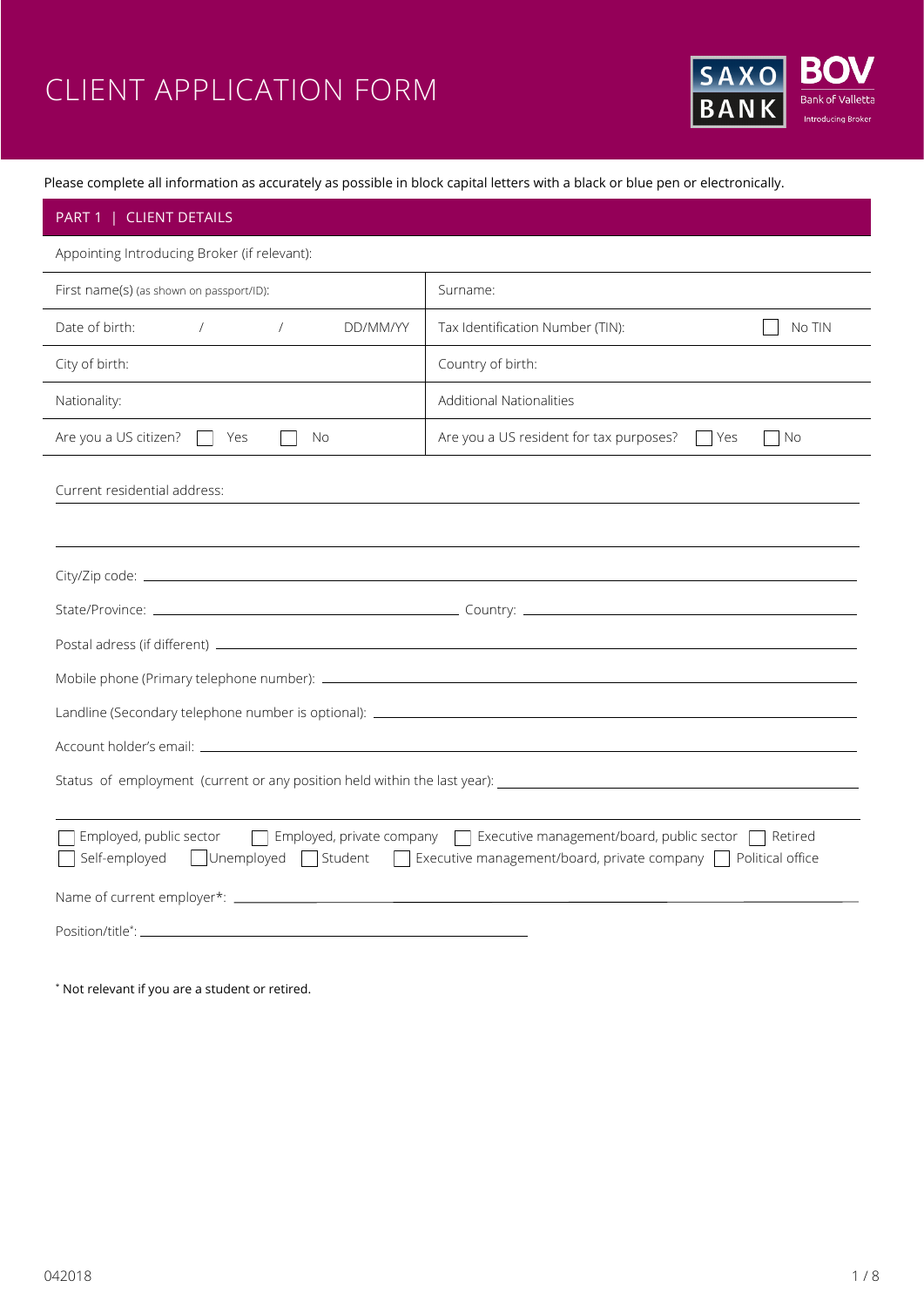# CLIENT APPLICATION FORM



The company's nature of business is one of following:

| Antique / Art dealers / Auction houses                                                                        |
|---------------------------------------------------------------------------------------------------------------|
| Attorney at law                                                                                               |
| Automotive                                                                                                    |
| Catering / Restaurants                                                                                        |
| Cleaning services                                                                                             |
| Construction / Demolition                                                                                     |
| Digital currencies                                                                                            |
| Gambling / Betting                                                                                            |
| Money remittance / Currency exchange providers                                                                |
| Non-profit / Charity                                                                                          |
| Oil and gas exploration and production                                                                        |
| Precious metals and stones                                                                                    |
| Private military firms                                                                                        |
| Real estate                                                                                                   |
| None of the above                                                                                             |
|                                                                                                               |
| Are you a politically exposed person (PEP**)?<br>Are you connected to a PEP?<br><b>No</b><br>Yes<br>No<br>Yes |

# **DECLARATION FOR TAX PURPOSES - COMMON REPORTING STANDARD (CRS)**

Only complete this section if you are a tax resident to more/other countries than your country of residence as stated above. Please complete the following table indicating (i) the countries, where you are tax resident, (ii) your Tax Identification Number (TIN) for each country indicated or iii) if the country to which you are a tax resident does not issue a TIN number.

| Country of tax residence | Tax Identification Number (TIN) | No TIN available (x) |
|--------------------------|---------------------------------|----------------------|
|                          |                                 |                      |
|                          |                                 |                      |

\*\* For further information regarding politically exposed persons, we refer to the Definitions and Explanations section of this form.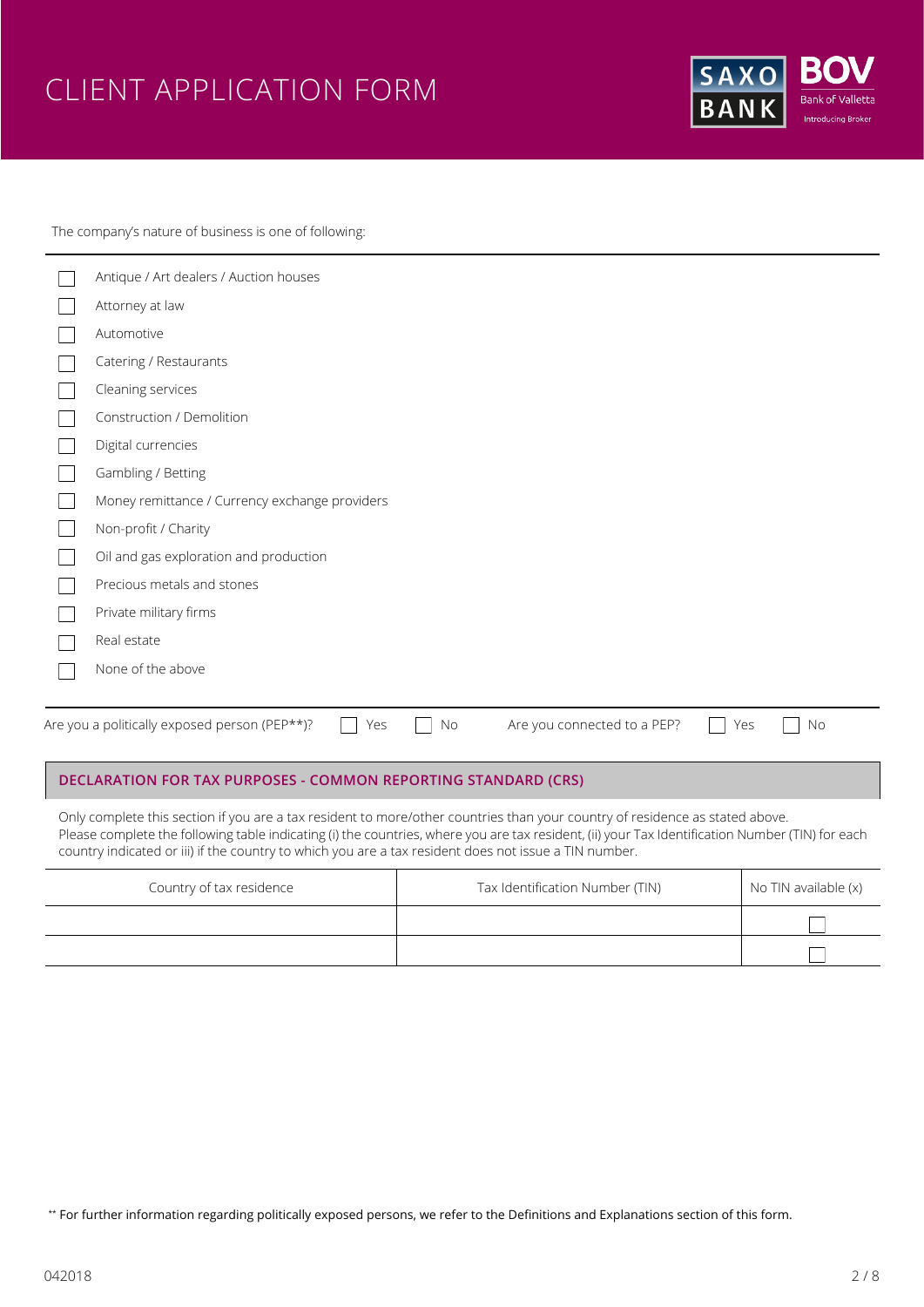

| PART 2   PROFILE AND SCOPE OF CLIENT RELATIONSHIP (ALL FIELDS ARE MANDATORY) |                                                                          |                                                                                    |                                                                                  |
|------------------------------------------------------------------------------|--------------------------------------------------------------------------|------------------------------------------------------------------------------------|----------------------------------------------------------------------------------|
| <b>ANNUAL INCOME</b>                                                         |                                                                          |                                                                                    |                                                                                  |
| Salary after tax in Euro                                                     |                                                                          |                                                                                    |                                                                                  |
| 0-50,000<br>50,001-100,000<br>100,001-150,000                                | 150,001-200,000<br>200,001-500,000<br>500,001-750,000                    | 750,001-1,000,000<br>1,000,001-2,000,000<br>2,000,001-3,000,000                    | 3,000,001-4,000,000<br>4,000,001-5,000,000<br>> 5,000,000                        |
| Secondary source(s) of income, if applicable (in Euro)                       |                                                                          |                                                                                    |                                                                                  |
| Dividends/interests from stocks/bonds etc                                    |                                                                          | Royalties                                                                          |                                                                                  |
| Dividends/interests from own company                                         |                                                                          | Others                                                                             |                                                                                  |
| Total amount of Secondary source(s) of income after tax (in Euro)            |                                                                          |                                                                                    |                                                                                  |
| 0-50,000<br>50,001-100,000<br>100,001-150,000                                | 150,001-200,000<br>200,001-500,000<br>500,001-750,000                    | 750,001-1,000,000<br>1,000,001-2,000,000<br>2,000,001-3,000,000                    | 3,000,001-4,000,000<br>4,000,001-5,000,000<br>> 5,000,000                        |
| <b>TOTAL WEALTH</b>                                                          |                                                                          |                                                                                    |                                                                                  |
|                                                                              |                                                                          |                                                                                    |                                                                                  |
| Primary source(s) of total wealth (in Euro)                                  |                                                                          |                                                                                    |                                                                                  |
| Savings from salary/pension<br>Profit from selling own company               | Inheritance<br>Royalties                                                 | Trading profit<br>Other                                                            | <u>and the state of the state of the state</u>                                   |
| <b>INVESTABLE ASSETS (EUR)</b>                                               |                                                                          |                                                                                    |                                                                                  |
| Value of cash & securities                                                   |                                                                          |                                                                                    |                                                                                  |
| < 5,000<br>5,001-10,000<br>10,001-50,000<br>50,001-100,000                   | 100,001-200,000<br>200,001-300,000<br>300,001-400,000<br>400,001-500,000 | 500,001-750,000<br>750,001-1,000,000<br>1,000,001-1,500,000<br>1,500,001-2,000,000 | 2,000,001-3,000,000<br>3,000,001-4,000,000<br>4,000,001-5,000,000<br>> 5,000,000 |
| How much do you intend to invest with Saxo Bank? (in Euro)                   |                                                                          |                                                                                    |                                                                                  |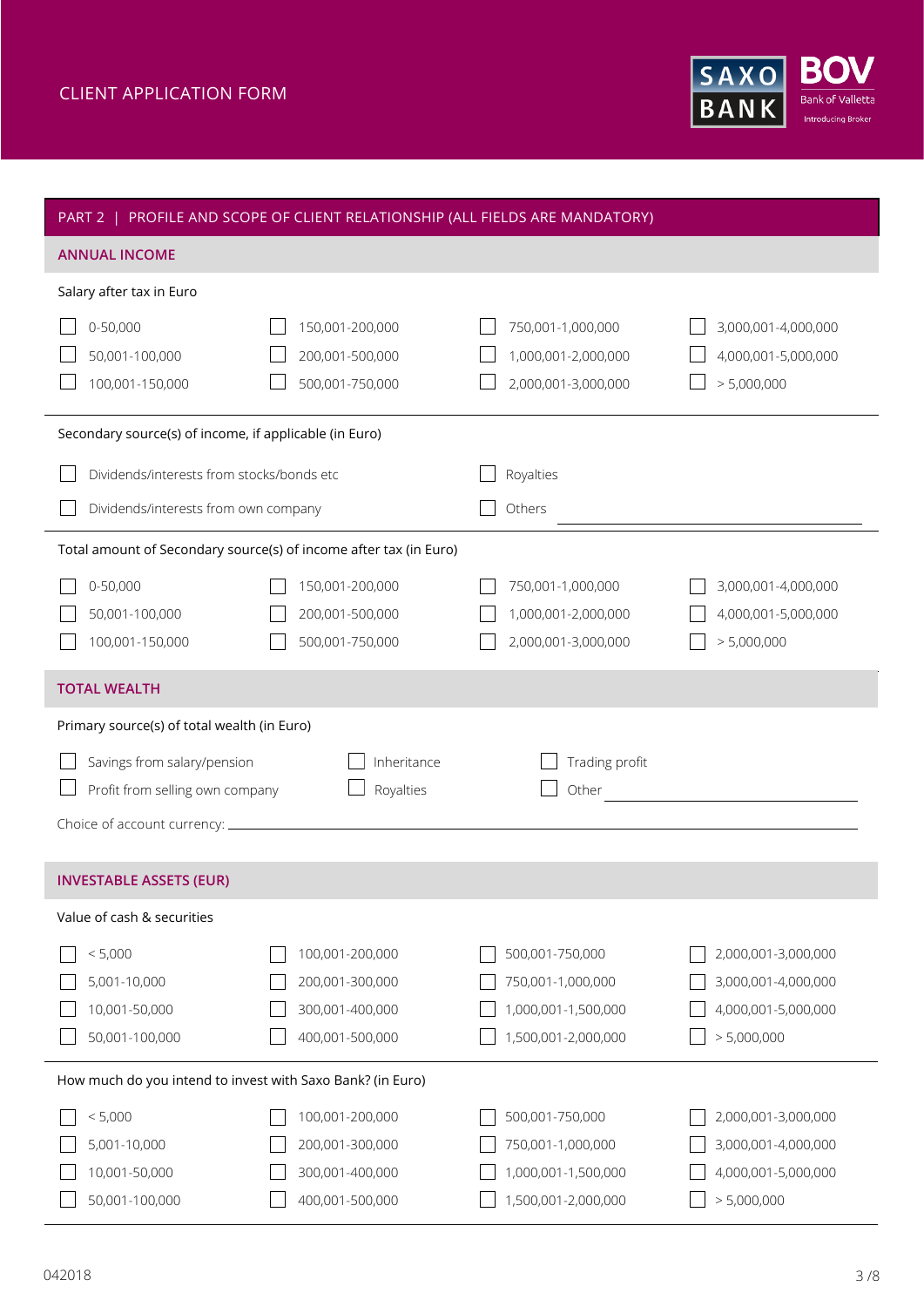

# PART 3 | RISK DISCLOSURE (MANDATORY)

In order to comply with EU regulations, i.e. the MiFID directive, Saxo Bank provides you with the Risk Disclosure statement on complex products below.

## **INFORMATION ABOUT THE CHARACTERISTICS OF CERTAIN COMPLEX PRODUCTS AND THE RISKS ASSOCIATED WITH THEM**

Below is an overall description of the characteristics of certain complex products and their markets and of the risks associated with these products. Further information is available on the last pages of the General Business Terms of Saxo Bank A/S and on www.saxobank.com under the section Education.

Trading in financial products always involves a risk. As a general rule, you should therefore only trade in financial products if you understand the products and the risks associated with them.

## **FOREIGN EXCHANGE TRADING (FOREX)**

When trading in foreign exchange, the investor speculates in the development of the price of one currency relative to another, where one is sold and the other is purchased. By way of example, an investor may sell British pounds (GBP) against the US dollar (USD) if he expects that the USD will increase relative to the GBP.

Foreign exchange is traded as a margin product, which means that you can invest more money than is available in your account by borrowing money from Saxo Bank. Foreign exchange may be traded as FX Spot, FX Forward or FX Options. FX Spot is the purchase of one currency against the sale of another for immediate delivery. FX Forward and FX Options transactions are settled on an agreed date in the future at prices which are agreed on the date of the transaction. FX Forward trading involves an obligation to make the transaction at the agreed price on the settlement date. A purchaser of FX Options has a right to make a transaction in the underlying FX Spot currency pair on the expiry date if the price is more favourable than the market price at this time. On the other hand, a seller of options has an obligation to enter into a transaction with the purchaser (Saxo Bank) on the settlement date if requested by the purchaser. Purchased options therefore involve a limited risk in the form of premium which is payable when the contract is made, while options that have been sold involve an unlimited risk in the form of changes to the price of the underlying FX Spot currency pair.

The currency exchange market is the world's largest financial market with 24 hour trading all working days. It is characterised, among other things, by a relatively low profit margin compared to other products. A high profit is therefore subject to a large trading volume, which is achieved for instance by margin trading as described above. When trading in foreign exchange, a gain net of costs, such as commission and spread, realised by one market player will always be offset by another player's loss. Foreign exchange transactions are always made with Saxo Bank as counterparty this implies that any position opened with Saxo Bank can only be closed with Saxo Bank. Overall, OTC transactions may involve greater risk compared to for example trading in securities like shares due to the fact that in OTC transactions there is no central counterparty and either party to the transaction bears certain credit risk and risk of default on the other party. Saxo Bank quotes prices on the basis of the prices that can be obtained in the market. However, this does not necessarily mean that your gain or loss is offset by a loss or gain on the part of Saxo Bank as Saxo Bank seeks to hedge its risks with other counterparties.

As foreign exchange is margin traded, allowing you to take a larger position than you would otherwise be able to based on your funds with Saxo Bank, a relatively small negative or positive market movement can have a disproportionately significant effect on your investment. This can be both advantageous and disadvantageous to you. This makes the potential gain quite high, even if the deposit is relatively small, but also a significant loss if the trade goes against you. If your total exposure on margin trades exceeds your deposit, you risk losing more than your deposit.

#### **CFDs**

A CFD - or Contract for Difference - is speculation in changes in values. The product allows you to speculate in future increases or decreases in the value of a specific asset, amongst others, forex, precious metals, indexes and shares however it should be noted that no physical delivery of the underlying asset will occur. If your speculations prove to be correct, you will make a profit from the difference in value (less costs), but you will have to pay the difference in value (plus costs) if your speculations turn out to be wrong. Being tied to an underlying asset, the value of a CFD depends on that asset. CFDs are always margin traded (see the above paragraph on foreign exchange transactions). CFDs are traded with Saxo Bank as the counterparty this implies that any position opened with Saxo Bank can only be closed with Saxo Bank.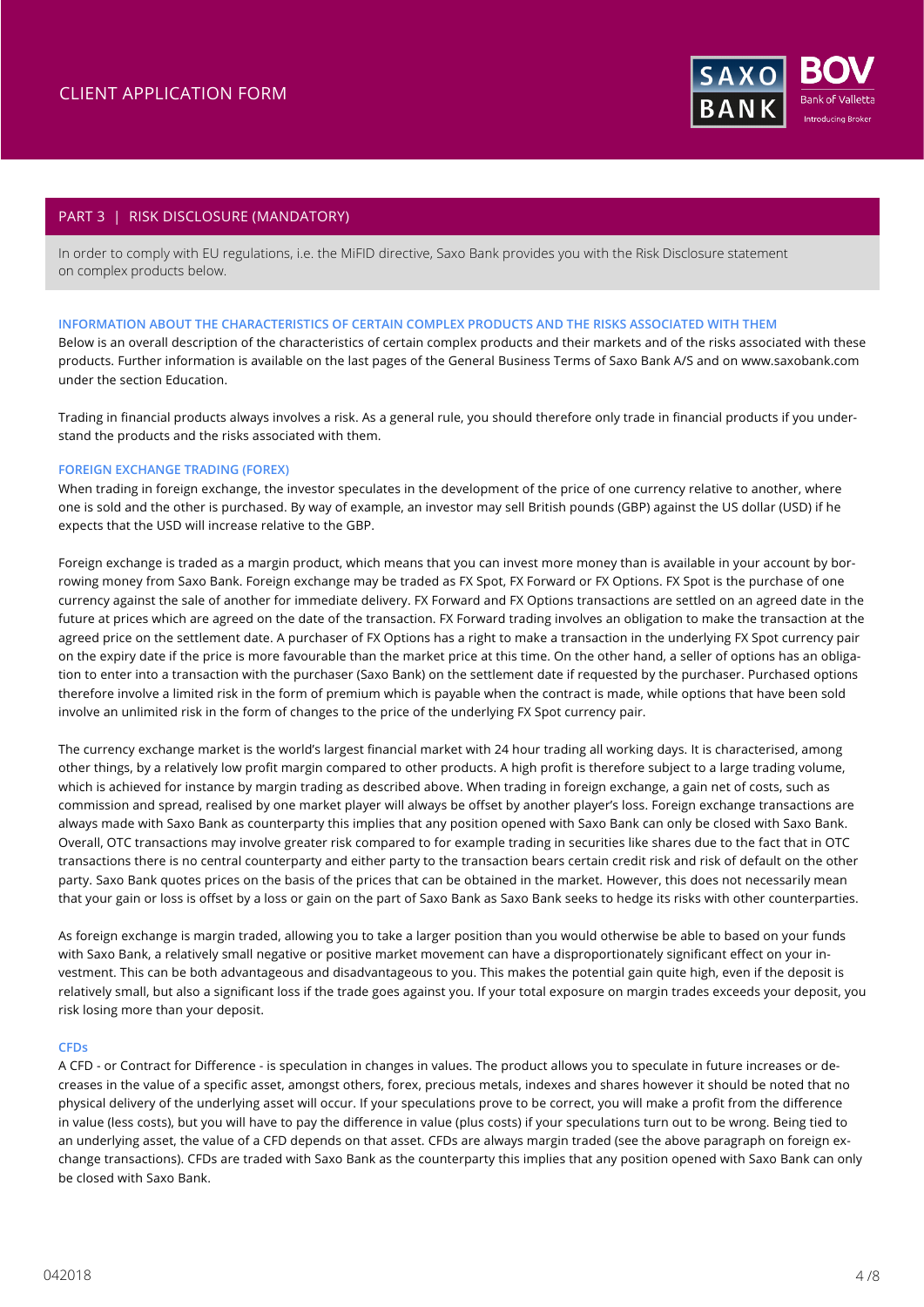

Overall, OTC transactions may involve greater risk compared to for example exchange traded products like shares due to the fact that in OTC transactions there is no central counterparty and either party to the transaction bears certain credit risk and risk of default on the other party. However, the price always moves with the price of the underlying product, which is in most cases traded on a regulated market. The price and liquidity of CFDs on individual shares mirror the price and liquidity of the share on the market in which the share is admitted for trading, whereas, for instance, index CFDs are over-the counter (OTC) products with a price fixed by Saxo Bank on the basis of the price and liquidity of the underlying shares, the futures market, estimated future dividends, the effects of interest rates, etc.

As CFDs are margin traded, allowing you to take a larger position than you would otherwise be able to based on your funds with Saxo Bank, a relatively small negative or positive movement in the underlying instrument can have a significant effect on your investment over a very short period of time. CFD trading therefore involves a relatively high level of risk. This makes the potential gain quite high, even if the deposit is relatively small. If your total exposure on margin trades exceeds your deposit, you risk losing more than your deposit.

## **FUTURES**

Futures trading involves speculating on the price of a specific underlying asset going up or down in the future. A future gives the holder a standardised obligation to either buy or sell the underlying asset at a specified price at a certain date in the future. The underlying asset may, for instance, be raw materials, agricultural produce or financial products. Depending on the nature of the future, the asset either has to be settled for the price difference or by actual delivery at the settlement date however it should be noted that no physical delivery of the underlying asset will occur. Futures are always traded on margin (see "Foreign exchange trading" above). Futures are always traded in a regulated market, either by direct trading in the stock exchanges' trading systems, or by reporting of transactions.

As futures are margin traded, allowing you to take a larger position than you would otherwise be able to based on your funds with Saxo Bank, a relatively small negative or positive market movement can have a significant effect on your investment. Futures trading therefore involves a relatively high degree of risk. This makes the potential gain quite high, even if the deposit is relatively small , but also a significant loss if the trade goes against you. If your total exposure on margin trades exceeds your deposit, you risk losing more than your deposit.

# **LISTED OPTIONS**

Option trading is highly speculative and is not suitable for all investors due to the risks involved. Buyers and sellers of Listed Options should familiarize themselves with the type of option (i.e. put or call, bought or sold) they intend to trade and the associated risks. Listed Options are traded with Saxo Bank as counterparty to the trades this implies that any position opened with Saxo Bank can only be closed with Saxo Bank.

A Listed Option gives you the right or the obligation to either buy or sell a specified amount or value of a particular underlying asset at a fixed exercise price, by the option being exercised either before or on its specified expiration date. A Listed Option which gives you the right to buy or the obligation to sell is a call option and a Listed Option that gives you the right to sell or the obligation to buy is a put option.

A Listed Option that is in the money on expiry will always be exercised.

Trading Listed Options involves a high level of risk. Listed Options that gives you the right to either sell or buy an underlying asset (bought Listed Options) might expire worthless and your initial investment ( i.e. premium and transaction costs) will be lost. Listed Options that gives you the obligation to either sell or buy an underlying asset (sold Listed Options) can result in substantial (potentially unlimited) losses. To assure you will be able to cover losses on sold Listed Options Saxo Bank will require margin charges. Nonetheless, potential losses can exceed the margin charged and you will be liable for these losses.

If your total exposure on margin trades exceeds your deposit, you risk losing more than your deposit. If the underlying asset of a Listed Option is a margin traded product (i.e. a derivative), and if the Listed Option is being exercised by the buyer, then the buyer (in case of a call option) or the seller (in case of a put option) of the Listed Option will acquire a position in the underlying margin traded product with associated risks as well as liabilities to provide margin.

Before trading Listed Options, you should carefully read the manual on Listed Options available on [www.home.saxo](http://www.home.saxo)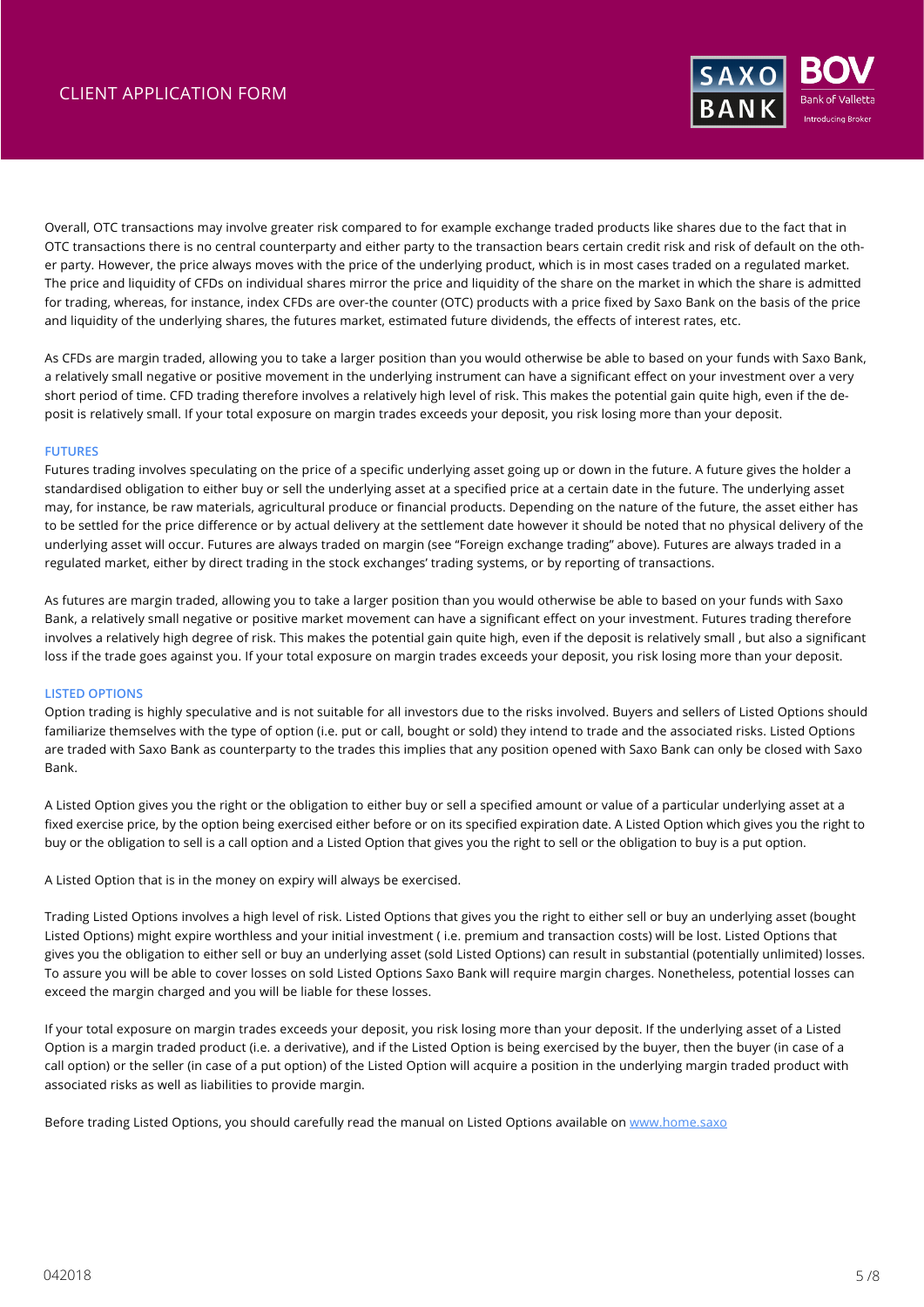

# PART 4 | CLIENT DECLARATION

#### **I CONFIRM:**

That the information provided by me and inserted in this form is correct and that I acknowledge that I shall be obliged to inform Saxo Bank immediately in case of any changes to this information;

That the investment amount has been chosen by me taking my total financial circumstances into consideration and is by me considered reasonable under such circumstances;

To have received satisfactory answers to all my questions regarding the terms, conditions and other issues relating to the relevant products.

#### **I ACKNOWLEDGE AND CONSENT TO PERSONAL INFORMATION\* SUBMITTED BY ME TO SAXO BANK:**

May be shared with any Introducing Broker for the purpose of completing the due diligence and approving my application in case I have appointed such Introducing Broker.

May be used to undertake a search with a third party authentication service provider for the purposes of verifying my identity. To do so the third party authentication service provider may check the details I supply against any particulars on any database (public or otherwise) to which they have access. They may also use my details in the future to assist other companies for verification purposes. A record of the search will be retained.

May be disclosed to other companies within the Saxo Bank Group\*\*. Some of the companies of the Saxo Bank Group are located in countries where the data protection laws may not provide an equivalent protection to the laws of Denmark.

The information may be disclosed for the purposes of meeting regulatory requirements (including in pursuance of the Danish Act on Measures to prevent Money Laundering), but also for conducting risk management, providing and executing investment advice, investment services, assistance with client inquiries and for general administration purposes, in order for Saxo Bank A/S to offer its 24/7 service to the client.

### **I DECLARE BY MY SIGNATURE:**

- (A) To understand and accept that the relationship between Saxo Bank and me, any order, instruction and Contract and this Client Application Form are governed by and interpreted in accordance with Danish law as the sole and exclusive governing law.
- (B) To understand and accept that the Maritime & Commercial Court of Copenhagen shall have exclusive jurisdiction to settle any disputes which may arise in connection with (i) the relationship between Saxo Bank and me/us, (ii) the General Business Terms including any order and Contract and (iii) this Client Application Form. However, Saxo Bank reserves the right to commence proceedings in any competent court and jurisdiction that it may find suitable, including, but not limited to, jurisdictions in which I am a citizen or resident and jurisdictions in which I possesses assets.
- (C) To understand and accept that this part 4, litra (A)-(C) shall survive any termination of the relationship between Saxo Bank and me.
- (D) To have read, understood and agreed to the General Business Terms (including the Risk Disclosure Statement), the Business Terms for International Transfer of Funds, Terms of Use, Market Conduct Information, the Commissions, Charges & Margin Schedule and all of their contents;
- (E) To understand and accept that the General Business Terms<sup>1</sup> (including the Risk Disclosure Statement), the Business Terms for International Transfer of Funds, Market Conduct Information, the Commissions, Charges & Margin Schedule as well as the Conflict of Interest Policy and the Order Execution Policy and any other relevant terms and conditions (as amended from time to time) apply to my entire trading relationship with Saxo Bank;
- (F) To have received, read and understood the product information material relating to the relevant products. Further, I have been informed of and accept that the product information material can be found on Saxo Bank's website at all times.
- (G) That Saxo Bank will not sent me Key Information Documents ("KID") in paper form, however relevant KIDs will be available online via the trading platform prior to trading, that in the event of a Stop-out of my positions I will not receive KIDs prior to execution of my positions and that I may always contact Saxo Bank to receive KIDs in a paper format.

For further information see: https://www.home.saxo/legal/key-information-documents/kid

# **MARKETING CONSENT:**

I hereby agree to and acknowledge that companies in the Saxo Bank Group may provide me with marketing material regarding investments and related services, including new products and services offered by the Saxo Bank Group, and newsletters, market updates and investment opportunities by e-mail, sms, regular mail or telephone.

## **MANDATORY:**

|  |  |  | 1 I hereby declare that I have read and understood the Risk Disclosure statement on complex products. |
|--|--|--|-------------------------------------------------------------------------------------------------------|
|--|--|--|-------------------------------------------------------------------------------------------------------|

Signature:

Please note that all information supplied is kept confidential in accordance with the Danish Financial Services Act. \* for further information, please go to the Definitions and Explanation section \*\*The Saxo Bank Group is currently comprised of the companies listed on our website: [www.home.saxo](http://www.home.saxo)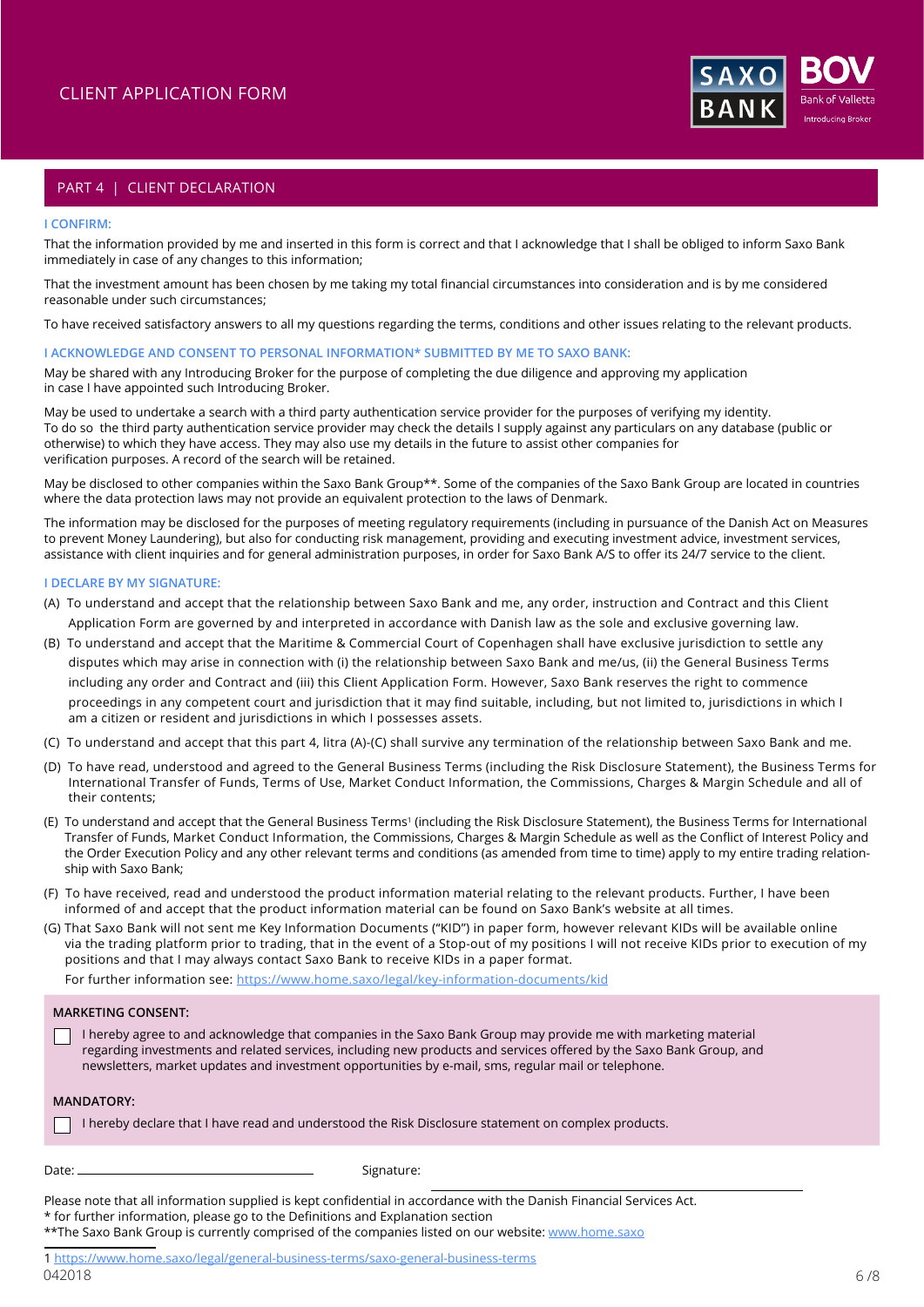

# DEFINITIONS AND EXPLANATIONS

## **CLIENT CLASSIFICATION:**

In accordance with the MiFID Directive, Saxo Bank is under an obligation to segment and classify the bank's clients into three categories: Retail, Professional and Eligible Counterparty.

All clients will, as a point of departure, be classified as Retail Clients, in order to grant them the highest level of regulatory protection. However, if you feel that this initial classification does not reflect your current level of knowledge and experience in certain (or the entire range of) investment and hedge products, you may select another classification in the Account - MiFID - Status Window on SaxoTreasurer or by contacting your Account Manager.

#### **DOCUMENTATION:**

To comply with anti-money laundering regulations as well as to comply with tax legislation, Saxo Bank is required by law to obtain the following documentation. Saxo Bank also reserves the right to request further documentation at any time during the approval process. To obtain the most up to date requirements for your country please contact us at +45 39 77 40 01 or please visit Account FAQs on [www.home.saxo](http://www.home.saxo).

Please be aware that the same document can not be used as proof of identity and proof of address. Two separate documents must be provided.

#### PROOF OF IDENTITY Types of acceptable documents:

- Valid Passport (Identification & signature page required)
- **N** Valid Driver's License
- Valid National Identity Card

Identity documents must be current and valid, issued by official government authority and include:

# **Full name**

- **Unique personal identification number**
- Date and place of birth
- $\blacksquare$  Clear visible picture which identifies the person
- Signature

PROOF OF RESIDENTIAL ADDRESS

This document must be valid and include the current residential address of the holder and be issued by an official government authority.

Types of acceptable documents:

- Valid National Identity Card
- Valid Government issued insurance or medical card
- Tax Statement (issued within the last 6 months)

#### **INFORMATION ON THE GUARENTEE FUND:**

Information sheet on the Guarentee Fund - Basic information about the coverage of deposits. Saxo Bank is covered by the Guarantee Fund. According to the Executive Order on the Guarantee Fund's coverage of depositors and investors, it is required that new customers are provided with the following information.

| Deposits in Saxo Bank A/S are covered by:                                | The Guarantee Fund                                                                                                                                                                                                                                                                                                     |
|--------------------------------------------------------------------------|------------------------------------------------------------------------------------------------------------------------------------------------------------------------------------------------------------------------------------------------------------------------------------------------------------------------|
| Limit of coverage:                                                       | EUR 100,000 per depositor per institution                                                                                                                                                                                                                                                                              |
| If you have several deposits with the same institution:                  | All your deposits with the same institution are added together, and<br>the total is subject to the limit of EUR 100,000                                                                                                                                                                                                |
| If you have a joint account with one or more other persons:              | Cash: The EUR 100,000 limit applies to each individual depositor<br>Securities: In general, securities will be returned independently of<br>the bankruptcy of an institution. If the institution cannot return the<br>securities, the Guarantee Fund covers losses up to the equivalent of<br>EUR 20,000 per investor. |
| Repayment period if the institution is not able to meet its obligations: | 7 working days                                                                                                                                                                                                                                                                                                         |
| Repayment currency:                                                      | Euro                                                                                                                                                                                                                                                                                                                   |
| Contact:                                                                 | The Guarantee Fund (Garantiformuen)<br>Sankt Annæ Plads 13, 2. tv.<br>1250 Copenhagen K<br>Phone (+45) 33 14 62 45<br>Email: gij@gii.dk                                                                                                                                                                                |
| Further information:                                                     | www.gii.dk                                                                                                                                                                                                                                                                                                             |